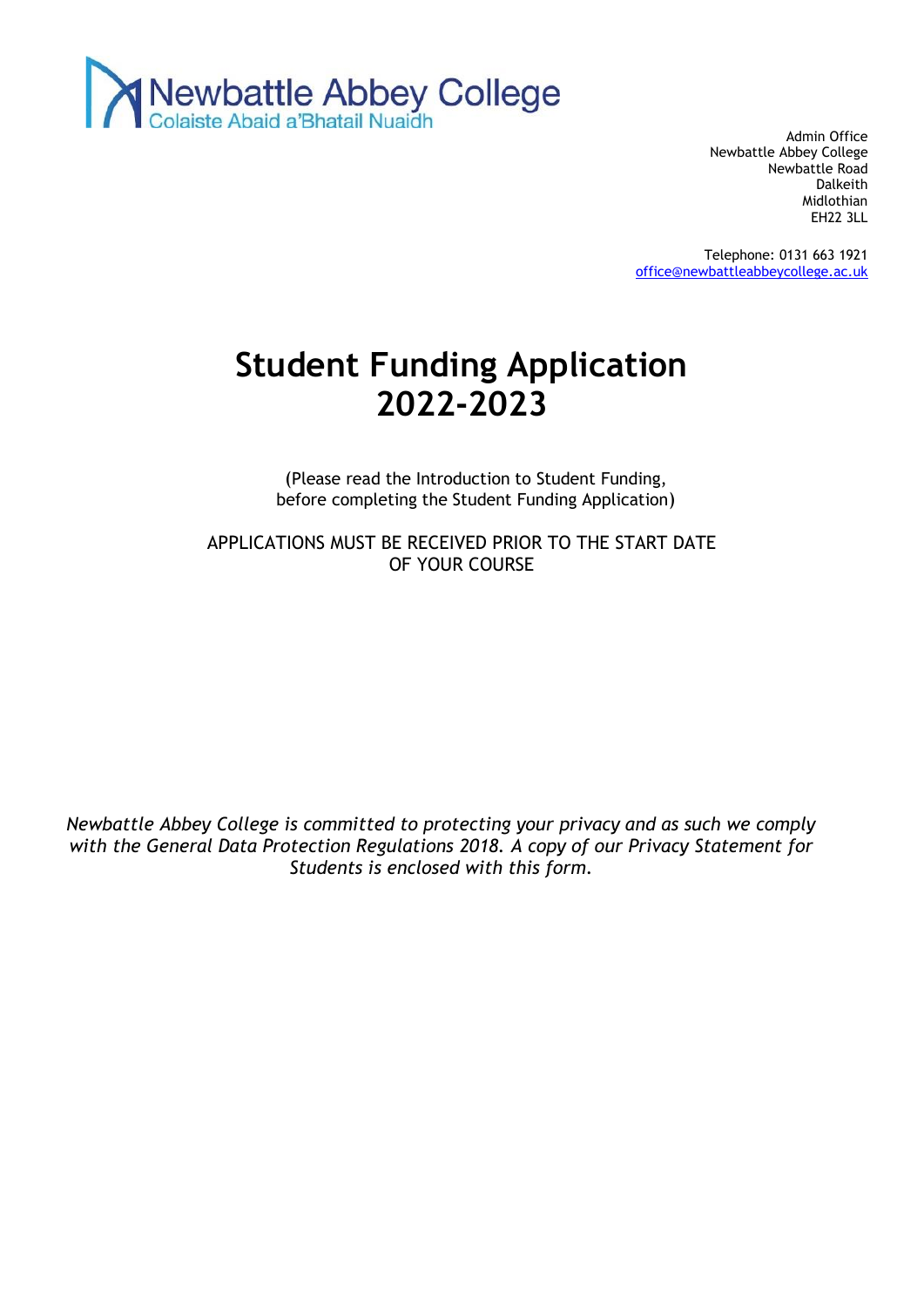The Bursary fund is cash limited and applications can only be considered while funds remain available. The fund can close at any time and without warning, therefore a submitted and completed application form is NOT a guarantee of funding. Completed applications are processed on a first-come first-served basis. To ensure your funding is in place for you starting and you are on the first payment run, applications and all evidence should be submitted by **Friday, 26 August 2022.**

If you have any questions about this application, please contact us before sending it to us. Call our enquiry line on 0131 663 1921 or email us at [office@newbattleabbey.ac.uk](mailto:office@newbattleabbey.ac.uk)

#### **WHO SHOULD COMPLETE THE APPLICATION?**

Only students starting a full-time non-advanced course should complete this form. If you are studying part-time or at HNC/HND level, contact our Admin Office at [office@newbattleabbey.ac.uk](mailto:office@newbattleabbey.ac.uk) for further advice.

If you normally live in Orkney or Shetland you are not eligible for a bursary from Newbattle Abbey College. You will need to apply to your local Islands Authority. However, if you are eligible for EMA you should apply to Newbattle Abbey College for EMA only.

#### **RETURNING THE APPLICATION FORM**

Complete all information and enclose all relevant documents. If you don't have all the evidence we need you should still return your form. Any outstanding evidence can be sent at a later date.

Do **NOT** send us original documents, send us **CLEAR PHOTOCOPIES**. However, we reserve the right to ask for original documents*.* The College does not accept liability for any form or document which may be lost in the post.

Send your completed form and documents to:

**Admin Office Newbattle Abbey College Dalkeith Midlothian EH22 3LL**

Make sure you pay the correct postage.

To get payments backdated you need to return the form **no later than six weeks after the start date of your course. College courses commence 5 September 2022.**

#### **WHAT HAPPENS NEXT?**

You will receive an acknowledgement email when we receive your application form. If you do not receive an email within 2 weeks of sending your form, please contact us.

It can take up to 6 weeks for your application to be assessed. This is due to the volume of applications received. Apply early!

We will only send you an award notice when your application is fully complete. This means we must have all the information and evidence required.

We will contact you in writing if we require further information or evidence to complete our assessment.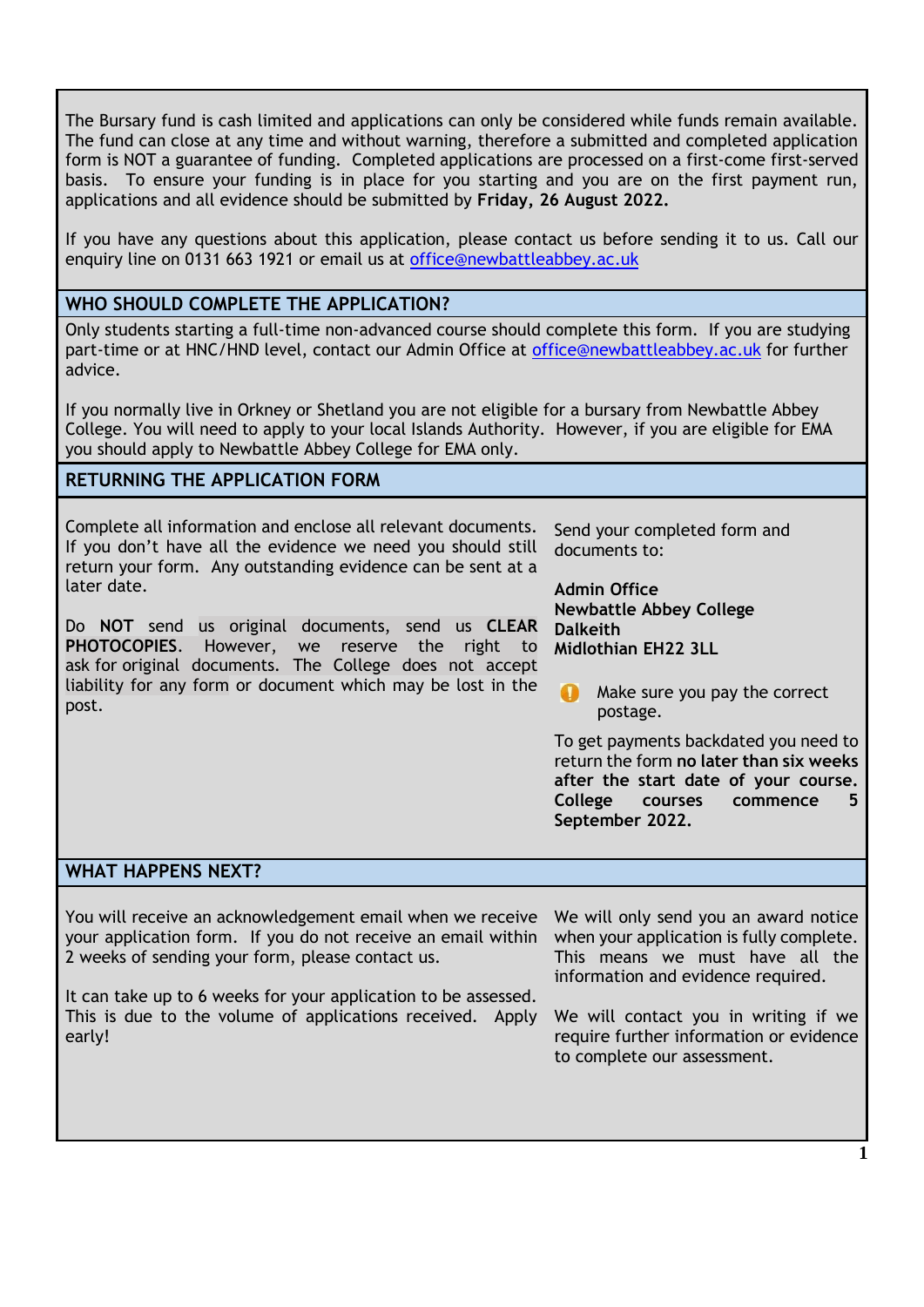# **SECTION 1 – PERSONAL DETAILS**

# **Please use BLOCK CAPITALS and ink to complete this form**

| <b>Title</b>                                                                                                                             | Mr | <b>Mrs</b>               |                   | <b>Miss</b>         | Ms |  |
|------------------------------------------------------------------------------------------------------------------------------------------|----|--------------------------|-------------------|---------------------|----|--|
| Forename(s)                                                                                                                              |    |                          |                   |                     |    |  |
| Surname                                                                                                                                  |    |                          |                   |                     |    |  |
| Date of Birth                                                                                                                            |    |                          |                   | Gender              |    |  |
| Country of birth                                                                                                                         |    |                          |                   |                     |    |  |
| Nationality                                                                                                                              |    |                          |                   |                     |    |  |
| Have you been known by<br>any other name                                                                                                 |    |                          |                   |                     |    |  |
| Please give your current home address. If you know it, please also give your term-time address<br>(if different from your home address). |    |                          |                   |                     |    |  |
| Home address                                                                                                                             |    |                          | Term-time address |                     |    |  |
|                                                                                                                                          |    |                          |                   |                     |    |  |
|                                                                                                                                          |    |                          |                   |                     |    |  |
|                                                                                                                                          |    |                          |                   |                     |    |  |
|                                                                                                                                          |    |                          |                   |                     |    |  |
| Postcode                                                                                                                                 |    |                          | Postcode          |                     |    |  |
| Where will you live during term-time? (Please tick one box).                                                                             |    |                          |                   |                     |    |  |
| Parental<br>Own<br>Home<br>Home                                                                                                          |    | College<br>Accommodation |                   | Other<br>(specify)  |    |  |
| Home phone number                                                                                                                        |    |                          |                   | Mobile phone number |    |  |
|                                                                                                                                          |    |                          |                   |                     |    |  |
|                                                                                                                                          |    |                          |                   |                     |    |  |
| Email address                                                                                                                            |    |                          |                   |                     |    |  |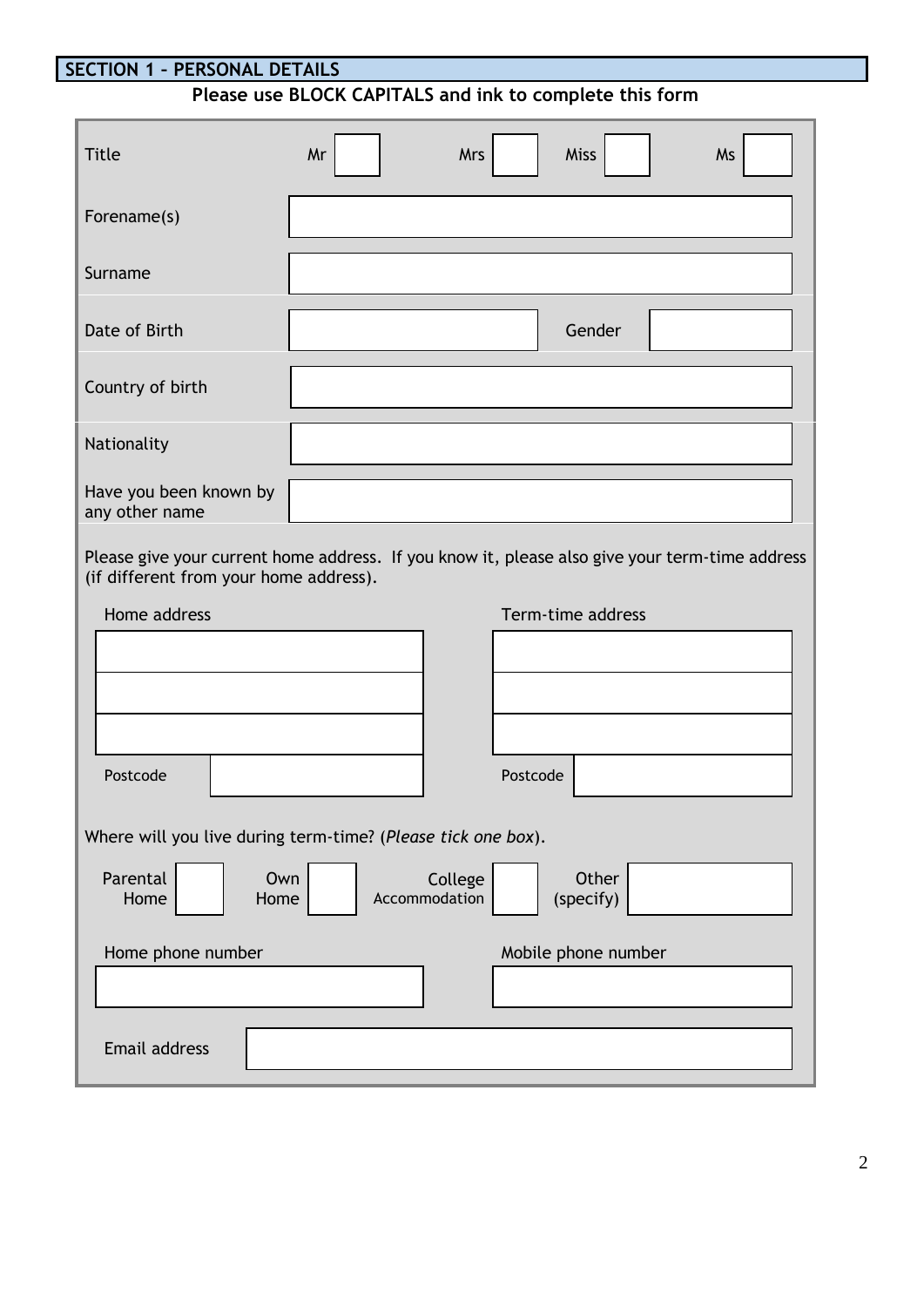# **SECTION 2 – COURSE DETAILS**

| Name of course                            |  |
|-------------------------------------------|--|
| Date you started/will<br>start the course |  |

# **SECTION 3 - BANK DETAILS**

| Provide the details of the bank account into which you wish to receive your payments. This account should<br>be in your own name. Please note that missing or incorrect bank details will delay your payments. |  |                                                                                |  |  |  |  |
|----------------------------------------------------------------------------------------------------------------------------------------------------------------------------------------------------------------|--|--------------------------------------------------------------------------------|--|--|--|--|
| Name of Bank                                                                                                                                                                                                   |  |                                                                                |  |  |  |  |
| <b>Branch Address</b>                                                                                                                                                                                          |  |                                                                                |  |  |  |  |
| Name of the<br>account holder                                                                                                                                                                                  |  | Name of account holder as it appears on<br>your card                           |  |  |  |  |
| Sort Code                                                                                                                                                                                                      |  | You can find this <b>6-digit number</b> on<br>your bank card or bank statement |  |  |  |  |
| <b>Account Number</b>                                                                                                                                                                                          |  | You can find this <b>8-digit number</b> on<br>your bank card or bank statement |  |  |  |  |
| <b>Building Society</b><br><b>Roll Number</b>                                                                                                                                                                  |  | (If applicable)                                                                |  |  |  |  |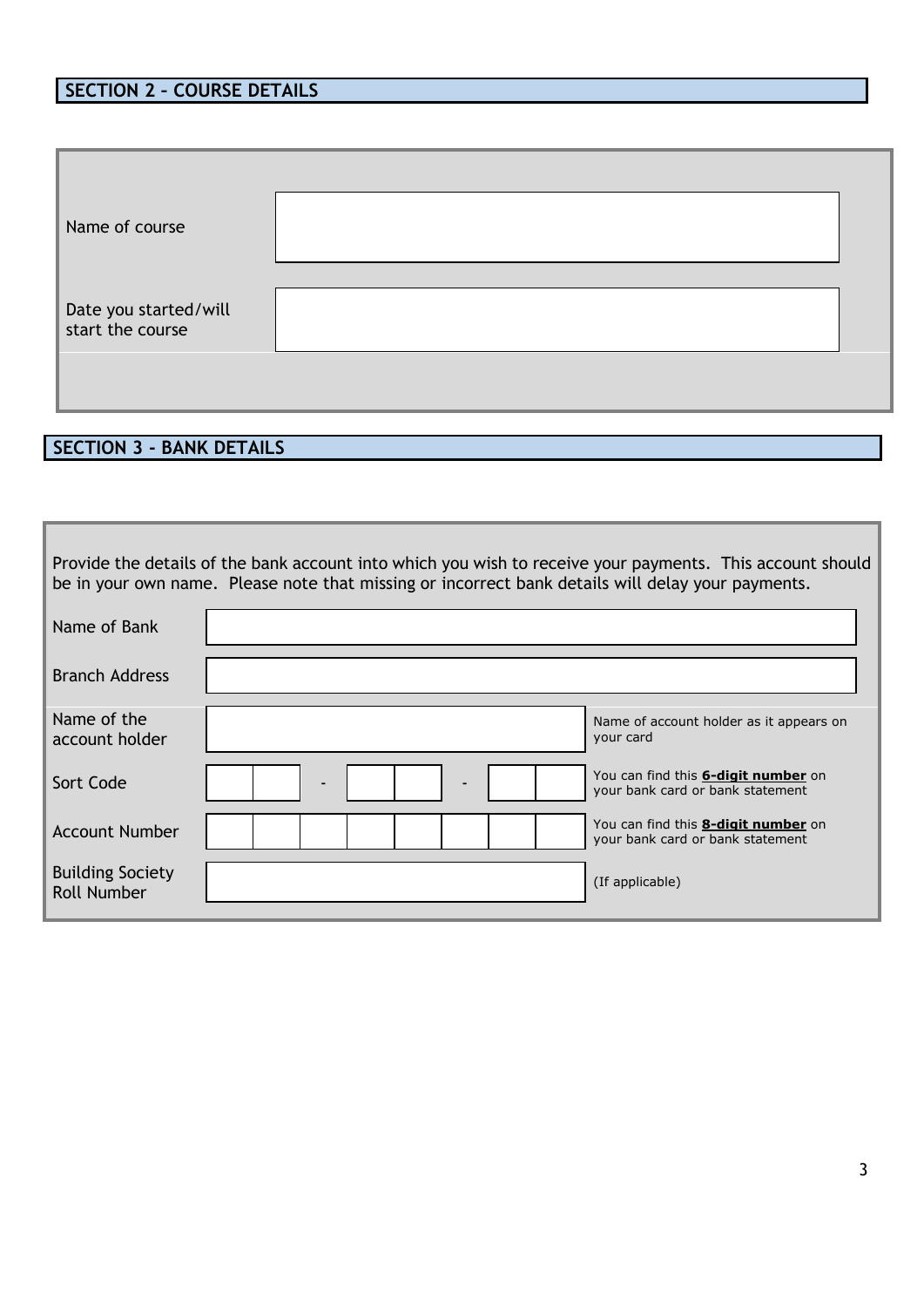### **SECTION 4: RESIDENCY DETAILS**

| ALL STUDENTS MUST COMPLETE THIS SECTION IN FULL. Failure to do so could result in you being<br>liable for your tuition fees.                                                      |                                                                                        |           |      |                     |                  |                                                                                                              |
|-----------------------------------------------------------------------------------------------------------------------------------------------------------------------------------|----------------------------------------------------------------------------------------|-----------|------|---------------------|------------------|--------------------------------------------------------------------------------------------------------------|
|                                                                                                                                                                                   | 4.1 How long have you lived in the UK?                                                 |           |      |                     | (day/month/year) | (day/month/year)                                                                                             |
|                                                                                                                                                                                   | All my life                                                                            | <b>OR</b> | From |                     |                  | To                                                                                                           |
|                                                                                                                                                                                   | How long have you lived in Scotland?                                                   |           |      |                     | (day/month/year) | (day/month/year)                                                                                             |
|                                                                                                                                                                                   | All my life                                                                            | <b>OR</b> | From |                     |                  | To                                                                                                           |
|                                                                                                                                                                                   | August 2019).                                                                          |           |      |                     |                  | 4.2 Please give details of your address for the three years prior to the start date of your course (since 30 |
|                                                                                                                                                                                   | <b>Full Address</b>                                                                    |           |      | Date                | Date             | If you moved to Scotland please                                                                              |
|                                                                                                                                                                                   |                                                                                        |           |      | From                | To               | give reason for moving                                                                                       |
|                                                                                                                                                                                   |                                                                                        |           |      |                     |                  |                                                                                                              |
|                                                                                                                                                                                   |                                                                                        |           |      |                     |                  |                                                                                                              |
|                                                                                                                                                                                   |                                                                                        |           |      |                     |                  |                                                                                                              |
|                                                                                                                                                                                   |                                                                                        |           |      |                     |                  |                                                                                                              |
|                                                                                                                                                                                   | 4.3 Do you require a Visa to reside or study<br>in the UK                              |           |      | Yes                 | <b>No</b>        |                                                                                                              |
|                                                                                                                                                                                   | 4.4 Will you have permanent residence in<br>Scotland on the start date of your course? |           |      | Yes                 | <b>No</b>        |                                                                                                              |
|                                                                                                                                                                                   | own name or you are named on a family member's documentation.                          |           |      |                     |                  | 4.5 Please select one of the two options provided to indicate whether your immigration status is in your     |
|                                                                                                                                                                                   | Is your status in the UK:                                                              |           |      | a) In your own name |                  |                                                                                                              |
|                                                                                                                                                                                   |                                                                                        |           |      |                     |                  | b) Due to the accompaniment of a family member                                                               |
| If b) Please provide the name of your family member and their relationship to you below.<br>'Family<br>member can mean your husband, wife, civil partner, parent or step-parent'. |                                                                                        |           |      |                     |                  |                                                                                                              |
|                                                                                                                                                                                   |                                                                                        |           |      |                     |                  |                                                                                                              |
|                                                                                                                                                                                   |                                                                                        |           |      |                     |                  |                                                                                                              |
|                                                                                                                                                                                   |                                                                                        |           |      |                     |                  |                                                                                                              |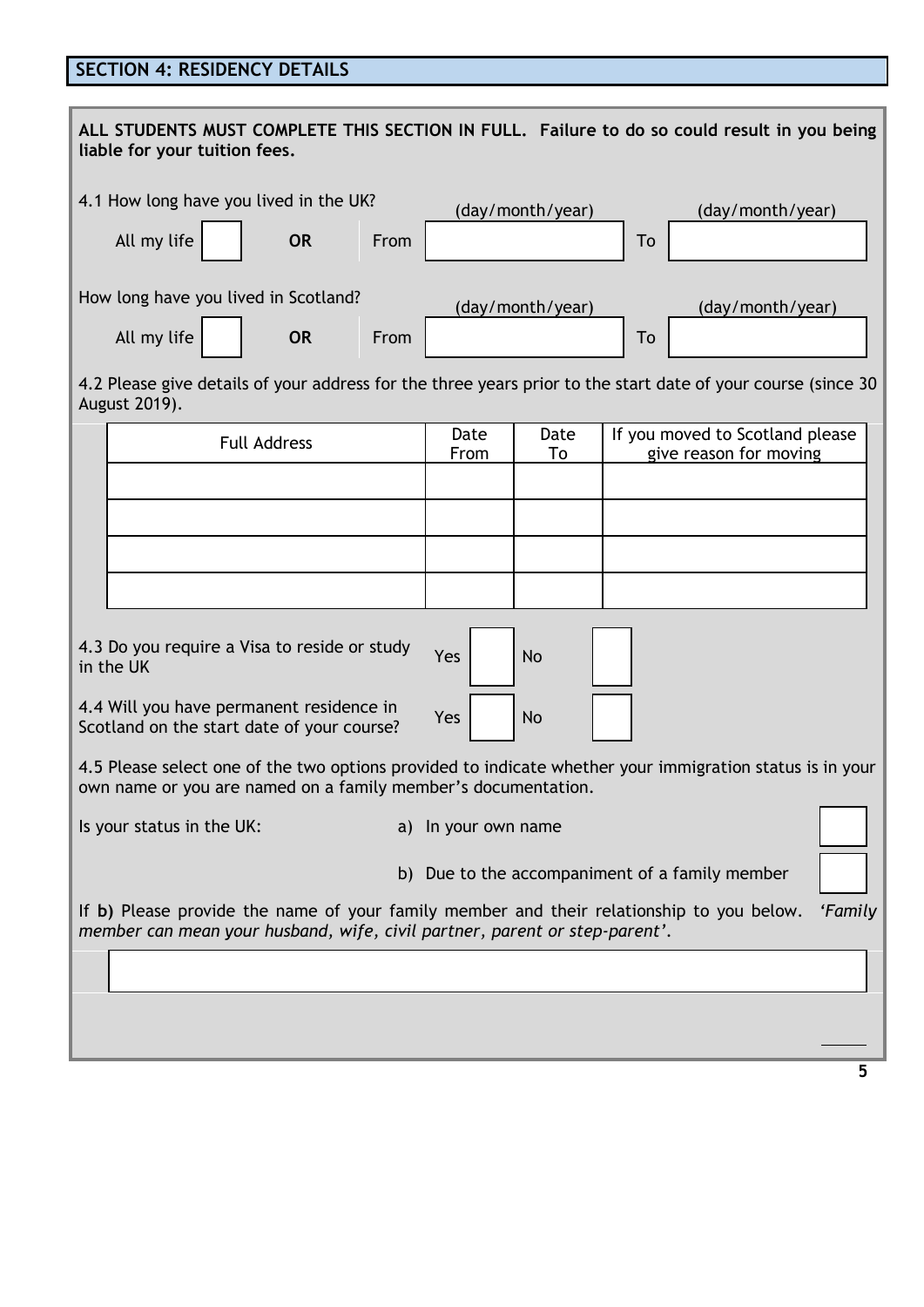|                                                                                                                           | 5.1 When did you leave school/Name<br>of school?                                                                          |                      |                                     |                        | (MM/YY)      |                      |
|---------------------------------------------------------------------------------------------------------------------------|---------------------------------------------------------------------------------------------------------------------------|----------------------|-------------------------------------|------------------------|--------------|----------------------|
| 5.2 Have you been in education at any time since leaving school?<br>(Tick 'Yes' even if you did not complete the course). |                                                                                                                           |                      |                                     |                        | Yes          | <b>No</b>            |
|                                                                                                                           | If 'Yes' give course details below.                                                                                       |                      |                                     |                        |              |                      |
|                                                                                                                           | Title and level of<br>course (for example<br><b>NC Beauty)</b>                                                            | Full or<br>part-time | Name of<br>University or<br>College | Date<br><b>Started</b> | Date<br>Left | Funding<br>received* |
|                                                                                                                           |                                                                                                                           |                      |                                     |                        |              |                      |
|                                                                                                                           |                                                                                                                           |                      |                                     |                        |              |                      |
|                                                                                                                           |                                                                                                                           |                      |                                     |                        |              |                      |
|                                                                                                                           |                                                                                                                           |                      |                                     |                        |              |                      |
| *For example EMA, bursary, SAAS, travel expenses, fees only, etc.                                                         |                                                                                                                           |                      |                                     |                        |              |                      |
|                                                                                                                           | 5.3 If you did not complete or achieve a qualification for any course listed above, please state which<br>course and why. |                      |                                     |                        |              |                      |
|                                                                                                                           |                                                                                                                           |                      |                                     |                        |              |                      |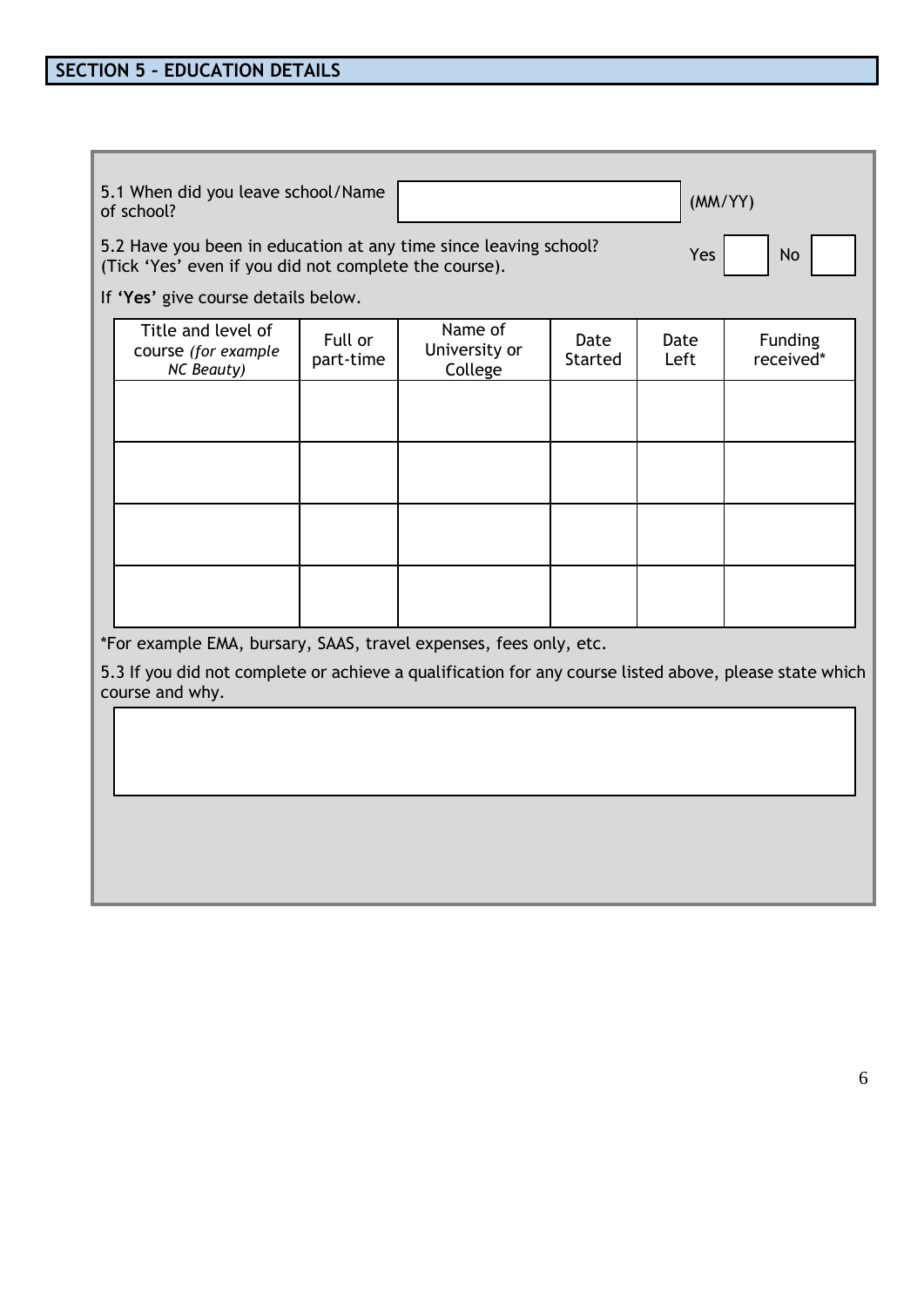Please give details of all employment/benefits claimed during the last 6 years or since leaving school. You should account for the whole period including any gaps in your history e.g. if you were a student, bringing up children, volunteering, travelling etc.

| Name and address of your<br>employer or benefits office | Did you work<br>full or part-<br>time? | Job title or type of<br>benefit received | Date<br>from<br>(MM/YY) | Date to<br>(MM/YY) |
|---------------------------------------------------------|----------------------------------------|------------------------------------------|-------------------------|--------------------|
|                                                         |                                        |                                          |                         |                    |
|                                                         |                                        |                                          |                         |                    |
|                                                         |                                        |                                          |                         |                    |
|                                                         |                                        |                                          |                         |                    |
|                                                         |                                        |                                          |                         |                    |
|                                                         |                                        |                                          |                         |                    |
|                                                         |                                        |                                          |                         |                    |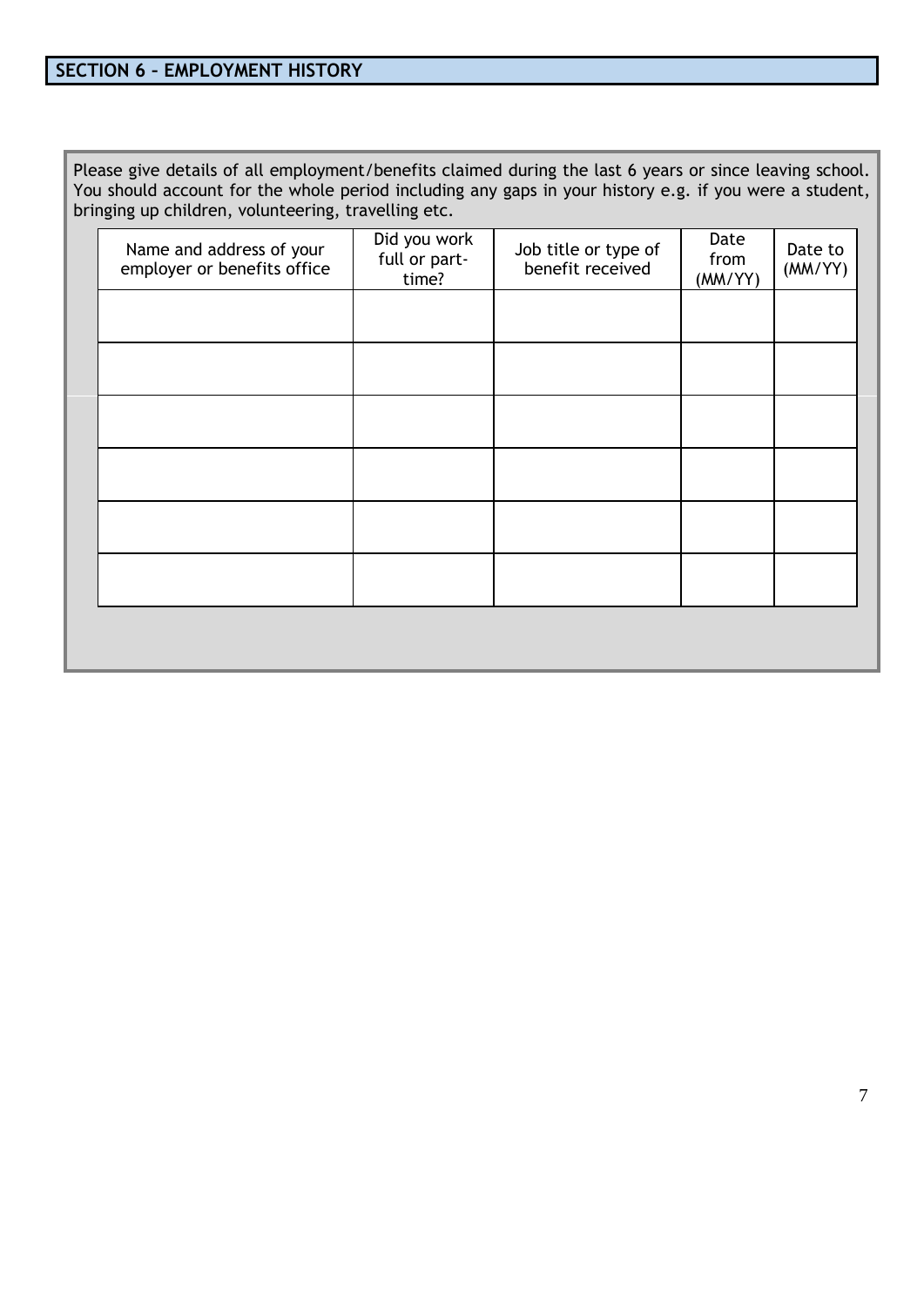| If 'Yes' you are a self-supporting<br>Are you aged 25 or over on 30<br>Yes<br>student. Go to Section 8.<br><b>August 2022?</b>                          |  |  |  |  |  |  |
|---------------------------------------------------------------------------------------------------------------------------------------------------------|--|--|--|--|--|--|
| If 'No' continue to 7.2.<br><b>No</b>                                                                                                                   |  |  |  |  |  |  |
| 7.2 A student who has not yet reached the age of 25 may be defined as self-supporting if they answer<br>'Yes' to one or more of the following criteria: |  |  |  |  |  |  |
| a. Are you married, in a civil partnership or living with a partner<br>Yes<br>No<br>in an established relationship?                                     |  |  |  |  |  |  |
| <b>No</b><br>b. Are both your parents deceased?<br>Yes                                                                                                  |  |  |  |  |  |  |
| c. Do you have any children or are caring for a child dependent<br>Yes<br><b>No</b><br>on you?                                                          |  |  |  |  |  |  |
| d. Have you supported yourself financially for a total of three<br>Yes<br>No<br>years or more prior to the start date of your course?                   |  |  |  |  |  |  |
| If you answered 'Yes' to any of the above criteria and can provide the relevant proof you may<br>be considered as a self-supporting student.            |  |  |  |  |  |  |
| If you answered 'No' to all of the above criteria you are a parentally supported student.                                                               |  |  |  |  |  |  |
|                                                                                                                                                         |  |  |  |  |  |  |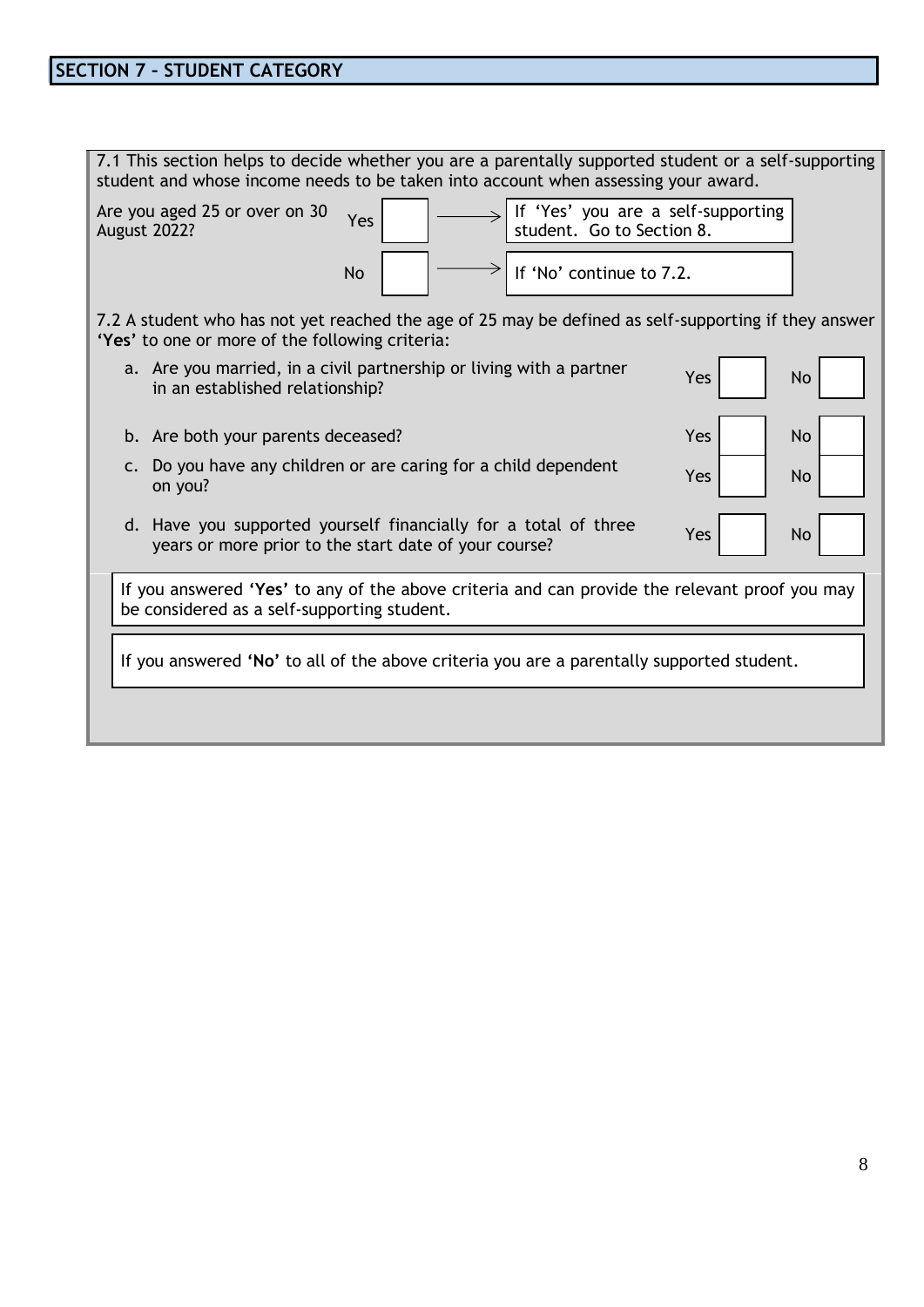#### **SECTION 8 – ABOUT YOUR FAMILY**

details of your partner.

| What is your marital status? $(J)$                                                                          |  |  |  |  |  |
|-------------------------------------------------------------------------------------------------------------|--|--|--|--|--|
| Civil Partnership<br>Living with partner<br>Married<br>Single                                               |  |  |  |  |  |
| <b>Divorced</b><br>Widowed<br>Separated                                                                     |  |  |  |  |  |
| Who will you live with whilst attending college?<br>(e.g. parents, partner, flatmate, on my own etc.)       |  |  |  |  |  |
| If you are a 'parentally supported student' give details of the parent(s)/guardian(s) you live with or last |  |  |  |  |  |

lived with and any partner who lives with them. If you are a **'self-supporting student'** and you are married, in a civil partnership or live with a partner give

|                     | Parent/Guardian/Partner (1) | Parent/Guardian (2) |
|---------------------|-----------------------------|---------------------|
| Name                |                             |                     |
| Address             |                             |                     |
|                     |                             |                     |
| Postcode            |                             |                     |
| Marital status      |                             |                     |
| Relationship to you |                             |                     |

I am living under the care of my local authority or with foster parents.

I am irreconcilably estranged from (have no contact with) my parent(s)/guardian(s)

If you are a '**parentally supported student'** give details of all dependent children who live with your parent(s)/guardian(s). If you are a **'self-supporting student'** give details of all dependent children who live with you.

| Name of child | Date of birth | School/college attending in 2022/2023 |
|---------------|---------------|---------------------------------------|
|               |               |                                       |
|               |               |                                       |
|               |               |                                       |

**IMPORTANT! Unemployed students who are lone parents with a child under 5 years old on the start date of the course are eligible to claim income support whilst attending College and will be assessed for travel and course expenses only.**

Provide details of any other students in your family taking a full-time further or higher education course.

| Name of student | Date of birth | College/university attending in  <br>2022/2023 | Relationship to you |
|-----------------|---------------|------------------------------------------------|---------------------|
|                 |               |                                                |                     |
|                 |               |                                                |                     |
|                 |               |                                                |                     |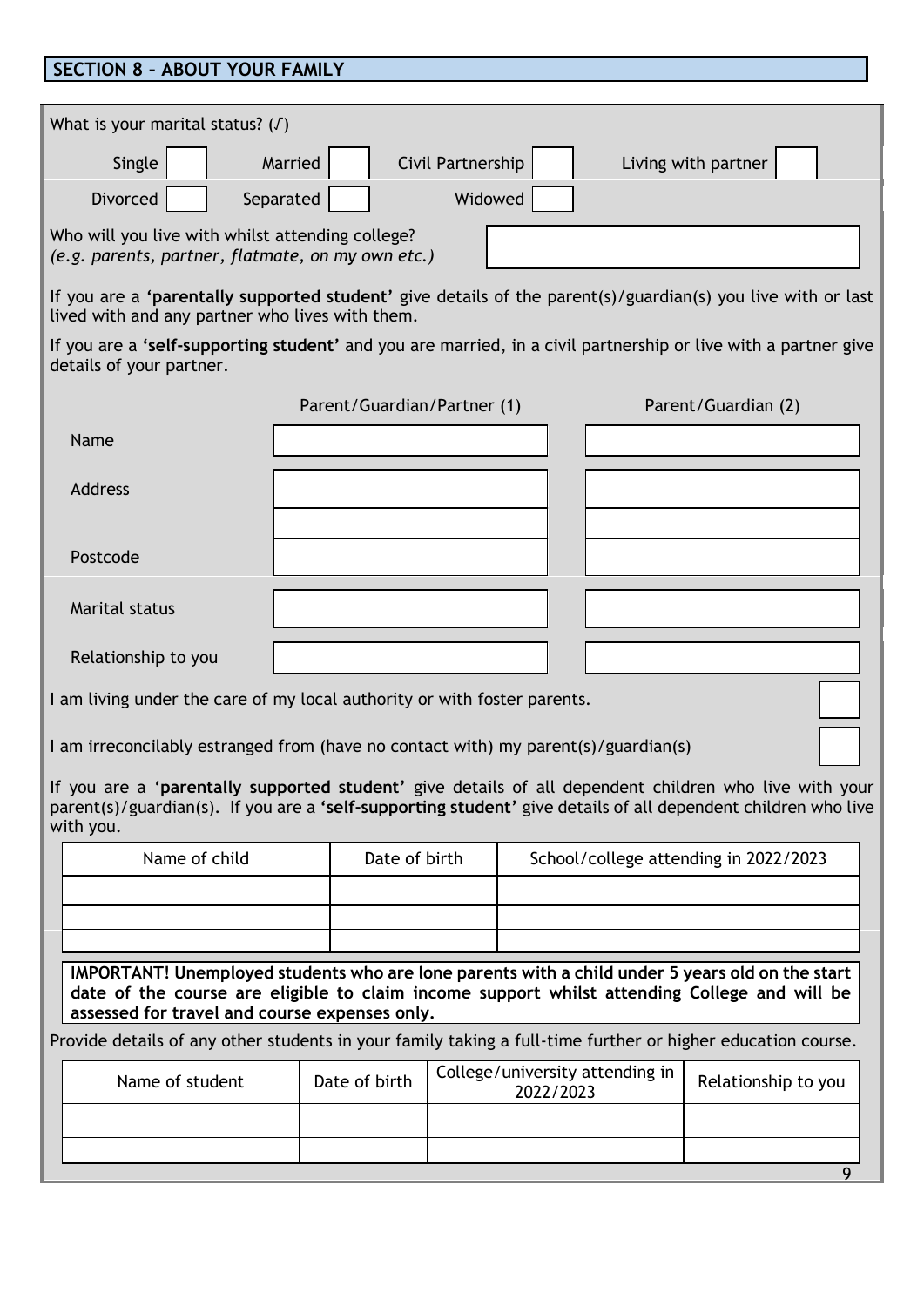# **SECTION 9 – STUDENT INCOME**

| 9.1 Which best describes your status immediately before starting your course? Tick one box.                                                                                                                                                                            |                |                                         |                       |  |  |  |  |
|------------------------------------------------------------------------------------------------------------------------------------------------------------------------------------------------------------------------------------------------------------------------|----------------|-----------------------------------------|-----------------------|--|--|--|--|
| Unemployed<br>Student<br>Employed<br><b>School Leaver</b><br>Apprentice                                                                                                                                                                                                |                |                                         |                       |  |  |  |  |
| If unemployed were you on: (Please circle) Jobseekers Allowance/Income Support/Other Benefits/<br>Supported by parent(s); Supported by partner; Living off savings; Universal Credits; Employed full-<br>time or part-time; self employed or retired receiving pension |                |                                         |                       |  |  |  |  |
| 9.2 Provide details of all income received prior to the start date of your course and indicate if this<br>income will continue while attending college. NO BOX SHOULD BE LEFT BLANK. Where there is no<br>income write <b>NONE</b> .                                   |                |                                         |                       |  |  |  |  |
|                                                                                                                                                                                                                                                                        | Weekly amount  |                                         | Will income continue? |  |  |  |  |
| Employment Income<br>a.                                                                                                                                                                                                                                                | £              | Yes                                     | <b>No</b>             |  |  |  |  |
| b. Benefits (complete 9.3 below)                                                                                                                                                                                                                                       | £              | Yes                                     | No                    |  |  |  |  |
| Working tax credits<br>$\mathsf{C}$ .                                                                                                                                                                                                                                  | £              | Yes                                     | No                    |  |  |  |  |
| d. Self-employed income (including<br>income from property)                                                                                                                                                                                                            | £              | Yes                                     | No                    |  |  |  |  |
| Pension income<br>e.                                                                                                                                                                                                                                                   | £              | Yes                                     | No                    |  |  |  |  |
| Maintenance payments received/paid<br>f.                                                                                                                                                                                                                               | £              | Yes                                     | No                    |  |  |  |  |
| Other income<br>g.                                                                                                                                                                                                                                                     | £              | Yes                                     | No                    |  |  |  |  |
| 9.3 If you were in receipt of benefits immediately before the start date of your course, or are currently<br>receiving/making a claim for benefits, please specify which benefits below (J).                                                                           |                |                                         |                       |  |  |  |  |
| Jobseekers Allowance                                                                                                                                                                                                                                                   | Income Support | Employment & Support<br>Allowance (ESA) |                       |  |  |  |  |
| Personal Independence<br>Carer's Allowance                                                                                                                                                                                                                             | Payment (PIP)  | <b>Universal Credit</b>                 |                       |  |  |  |  |
| <b>DLA: Care</b><br>DLA: Mobility<br>DLA: Motability                                                                                                                                                                                                                   |                |                                         |                       |  |  |  |  |
| <b>Maternity Allowance</b><br>Pension<br>Housing Benefit                                                                                                                                                                                                               |                |                                         |                       |  |  |  |  |
| Other<br>If 'other' please specify                                                                                                                                                                                                                                     |                |                                         |                       |  |  |  |  |
| IMPORTANT! If you are NOT a school leaver and did not work or claim benefits immediately<br>before starting your course, please give a full explanation in the box below of how you were<br>financially supported (evidence will be required).                         |                |                                         | 10.                   |  |  |  |  |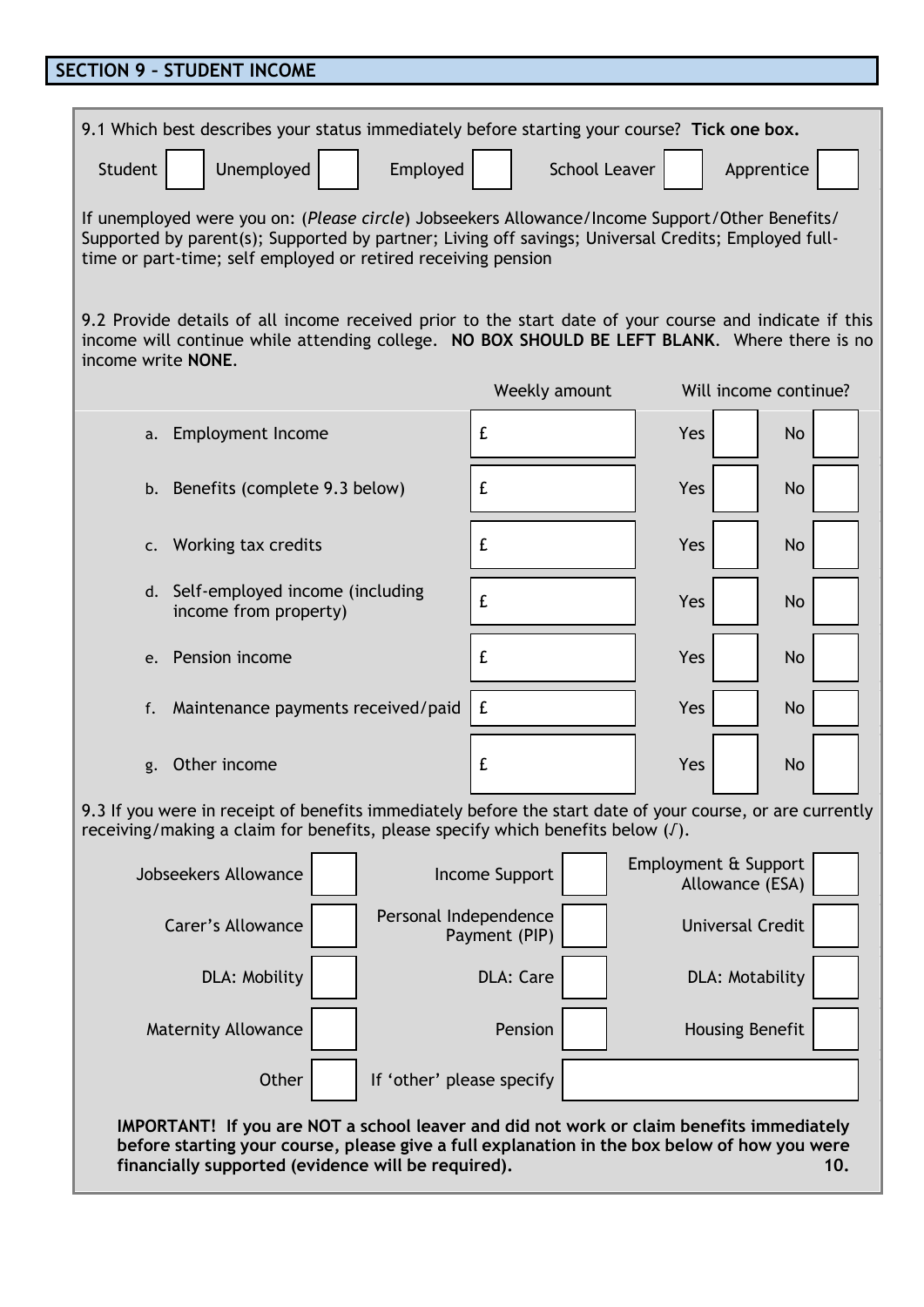10.1 Are you **under 18 years** on 30 August 2022 and your parent(s)/guardian(s) gross income for 2021- 2022 exceeds £24,421 (or £26,884 for families with more than one dependent child) and you wish to apply for non-means tested travel and course expenses only?



10.2 Provide details of the annual gross income received by the parent(s)/guardian(s) or partner named in Section H during **tax year ending 5 April 2022** (this includes the partner of your mother or father if they are living in your household). **NO BOX SHOULD BE LEFT BLANK**. Where there is no income write **NONE**.

- a. Occupation during 2022-2023
	- b. Salaries and wages
	- c. Benefits
	- d. Working tax credit
	- e. Self-employed income (including income from
	- f. Pension income
	- g. Maintenance payments received/paid
	- h. Other income

| Parent/Guardian/<br>Partner (1) | Parent/Guardian (2) |
|---------------------------------|---------------------|
|                                 |                     |
| £                               | £                   |
| £                               | £                   |
| £                               | £                   |
| £                               | £                   |
| £                               | £                   |
| £                               | £                   |
| £                               | £                   |

**IMPORTANT! – If you did not enter income in ANY of the boxes above, please tell us why in the box below, for example, 'house-person', 'student' or 'unemployed and not eligible for benefits'.**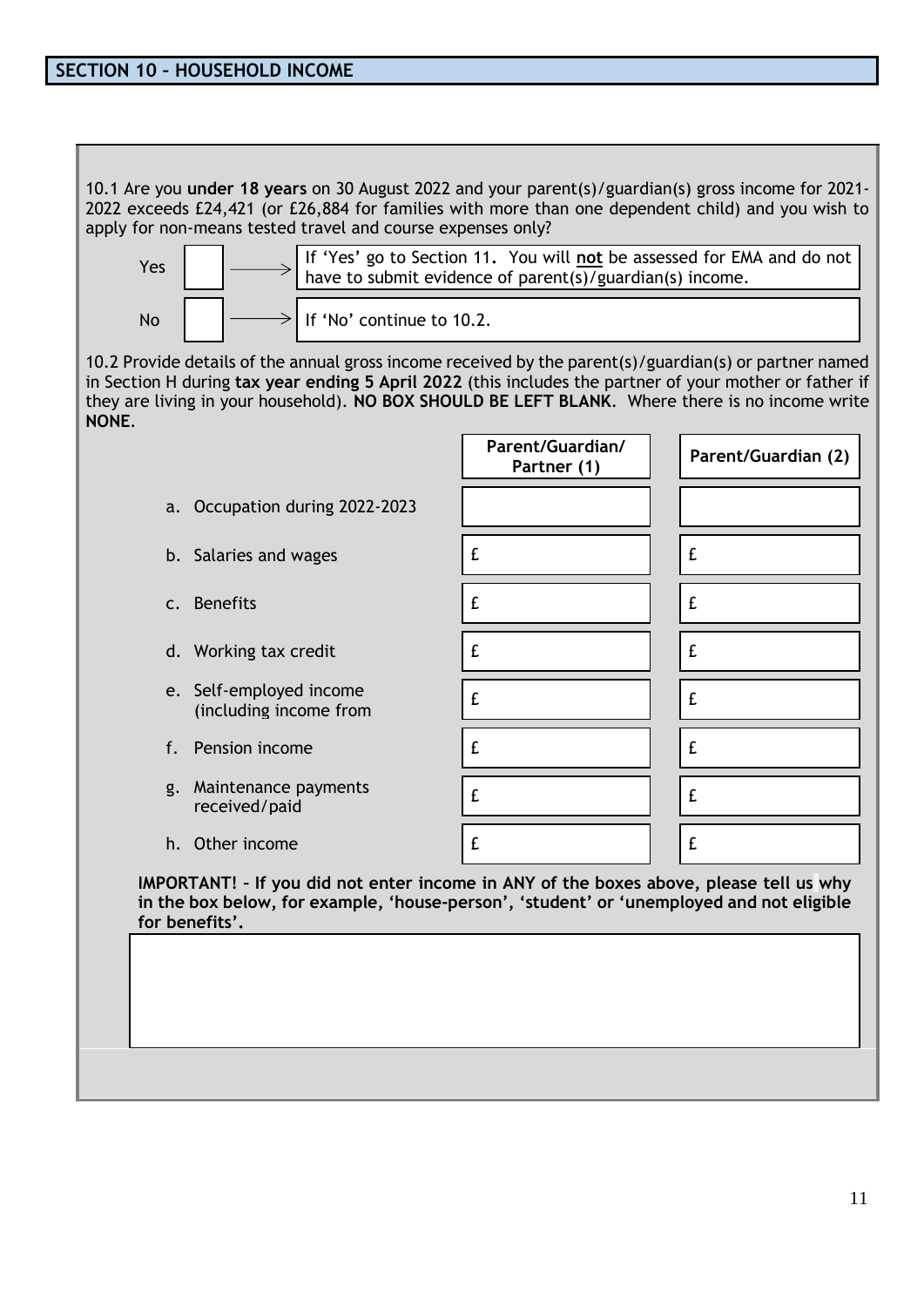# **SECTION 11 – TRAVEL COSTS**

| If you live more than two miles from your campus we will normally award you the cost of a First Edinburgh<br>bus ticket.             |        |  |
|--------------------------------------------------------------------------------------------------------------------------------------|--------|--|
| Are you disabled or aged 60 or over and eligible for a Scottish Citizens'<br>National Entitlement Card which allows free bus travel? | Yes No |  |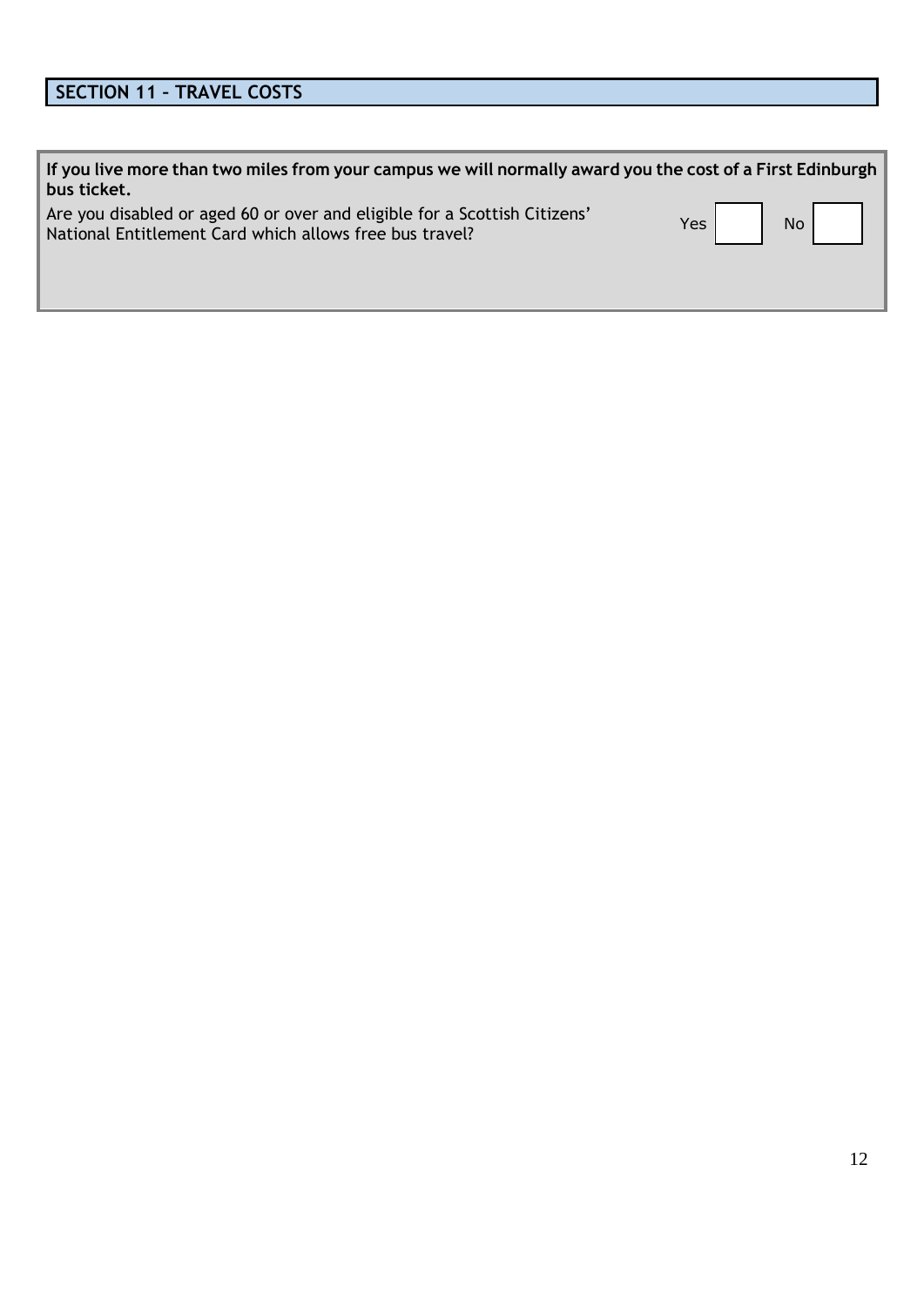#### **SECTION 12 – ADDITIONAL INFORMATION**

If you feel there is any information which is relevant to your application but which you have not included elsewhere please use the space provided below to detail this, for example a health issue that may affect your attendance, a pre-arranged holiday, or if you have been previously funded and are requesting further funding.

Please continue on a separate sheet if necessary

#### **SECTION 13 - DECLARATION**

**Please read the following declaration. We will not be able to process this application unless you sign and date this declaration.**

- As far as I know, the details I have given on this form are complete and accurate.
- I agree to give you any further information you may ask for.
- I agree to tell you immediately if I do not enrol, or withdraw from my course of study.
- I will tell you immediately if my circumstances change in any way that might affect any amount I have received, or had paid on my behalf.
- I understand that giving false information or withholding relevant information may result in the withdrawal of my support and to the recovery of any amounts paid by the College.

I consent to the College discussing details relating to this application, my Tremsent to the college discussing details relating to this application, my  $\gamma_{\text{es}}$   $\gamma_{\text{es}}$  No

**Student's signature X Date** 

- a) Parent/guardian's signature is required for all students under 18 years of age.
- b) Parent/guardian's signature is required for students aged 18-24 who have submitted parent(s)/guardian(s) income details.
- c) Partner's signature is required for students who have submitted partner's income details.

I, the undersigned, being the parent/guardian/partner of the above student, accept together with the student the offer of a bursary/EMA and the terms and conditions attached therein.

| Parent/guardian/<br>partner's signature | <b>Date</b> |
|-----------------------------------------|-------------|
|                                         |             |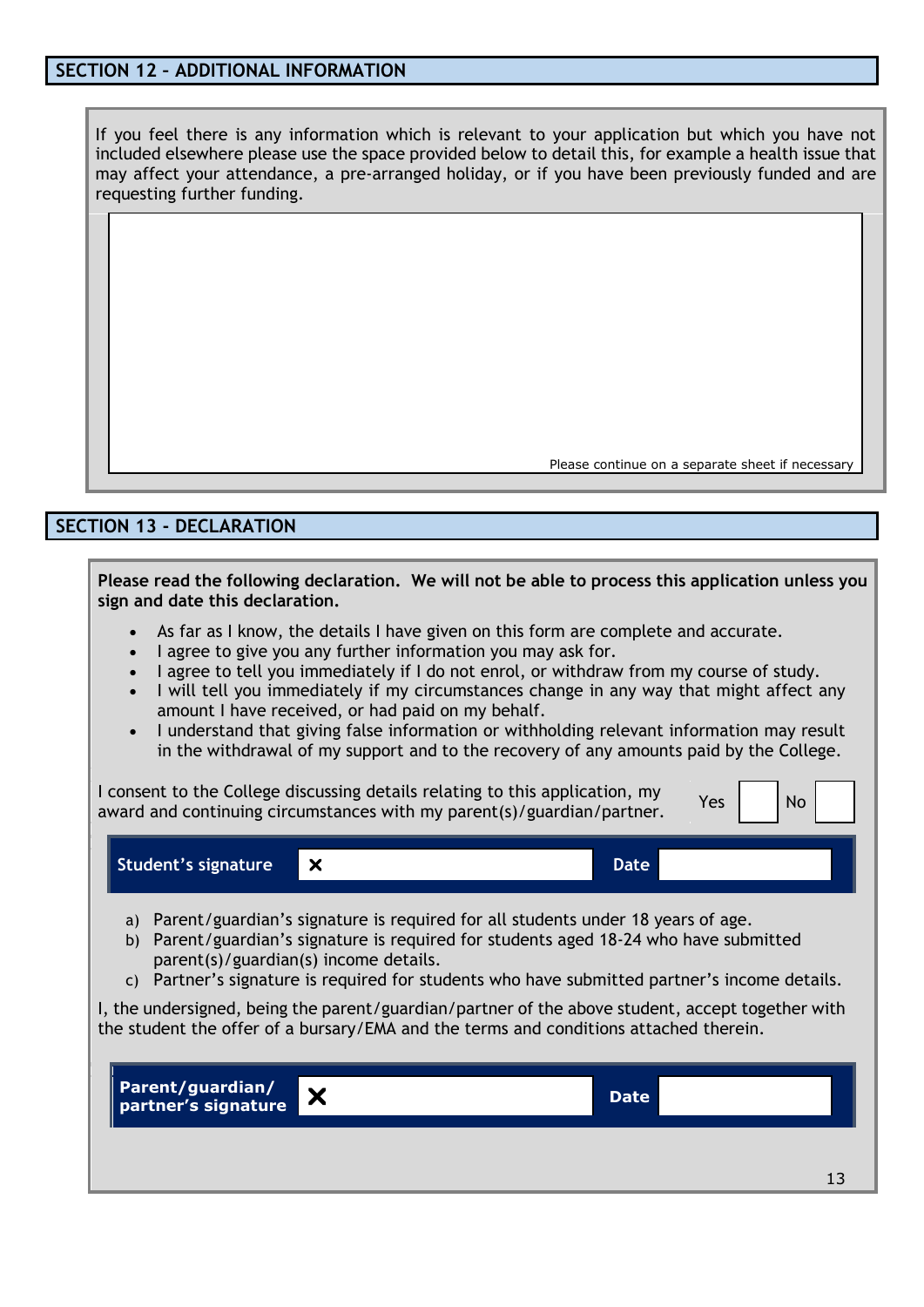### **SECTION 14 – STUDENT BENEFIT CERTIFICATE**

| If you are/were in receipt of any benefits prior to the start date of your course complete your personal<br>details below and sign Declaration A. You should then DETACH this form and take it to your local<br>Jobcentre Plus for completion. Do not delay submitting your application, the completed Benefit<br>Certificate can be sent at a later date. |                                      |  |  |  |
|------------------------------------------------------------------------------------------------------------------------------------------------------------------------------------------------------------------------------------------------------------------------------------------------------------------------------------------------------------|--------------------------------------|--|--|--|
| Home<br>Name of student<br>address                                                                                                                                                                                                                                                                                                                         |                                      |  |  |  |
| Date of birth                                                                                                                                                                                                                                                                                                                                              |                                      |  |  |  |
| NI number<br>Postcode                                                                                                                                                                                                                                                                                                                                      |                                      |  |  |  |
| Declaration A: the student                                                                                                                                                                                                                                                                                                                                 |                                      |  |  |  |
| I authorise Jobcentre Plus to disclose information regarding my benefits and allowances to Newbattle<br>Abbey College for the purpose of assessing my application for bursary/EMA funding.                                                                                                                                                                 |                                      |  |  |  |
| Signature of student<br>$\boldsymbol{\mathsf{x}}$<br>Date                                                                                                                                                                                                                                                                                                  |                                      |  |  |  |
| To be completed by Jobcentre Plus. Please list below all benefits received by the above named                                                                                                                                                                                                                                                              |                                      |  |  |  |
| student during tax year 2021-2022 showing weekly amounts.                                                                                                                                                                                                                                                                                                  |                                      |  |  |  |
| Will benefit(s)<br>Date                                                                                                                                                                                                                                                                                                                                    |                                      |  |  |  |
| Weekly<br>continue if in<br>Benefit type<br>full-time<br>amount<br>from:<br>to:<br>education?                                                                                                                                                                                                                                                              | Date benefit(s)<br>ceased/will cease |  |  |  |
| £                                                                                                                                                                                                                                                                                                                                                          |                                      |  |  |  |
| £                                                                                                                                                                                                                                                                                                                                                          |                                      |  |  |  |
| £                                                                                                                                                                                                                                                                                                                                                          |                                      |  |  |  |
| £                                                                                                                                                                                                                                                                                                                                                          |                                      |  |  |  |
| £                                                                                                                                                                                                                                                                                                                                                          |                                      |  |  |  |
| Claiming benefit as a lone parent?<br>Yes<br>No                                                                                                                                                                                                                                                                                                            |                                      |  |  |  |
| Has a 'joint claim' with a partner?<br><b>Yes</b><br>No                                                                                                                                                                                                                                                                                                    |                                      |  |  |  |
| Student has not claimed any benefit from 6 April 2022 to date.<br>$(\sqrt{2})$                                                                                                                                                                                                                                                                             |                                      |  |  |  |
| <b>Declaration B: Jobcentre Plus</b>                                                                                                                                                                                                                                                                                                                       |                                      |  |  |  |
| I certify that the benefits and allowances shown above were paid to the student during tax year<br>2021-2022.                                                                                                                                                                                                                                              |                                      |  |  |  |
| Signature                                                                                                                                                                                                                                                                                                                                                  |                                      |  |  |  |
| <b>Contact Name</b>                                                                                                                                                                                                                                                                                                                                        |                                      |  |  |  |
| Date<br>Office Stamp                                                                                                                                                                                                                                                                                                                                       |                                      |  |  |  |
| Please return completed certificate to the student or forward it to:                                                                                                                                                                                                                                                                                       |                                      |  |  |  |
| Admin Office, Newbattle Abbey College, Newbattle Road, Dalkeith, Midlothian EH22 3LL                                                                                                                                                                                                                                                                       | 14                                   |  |  |  |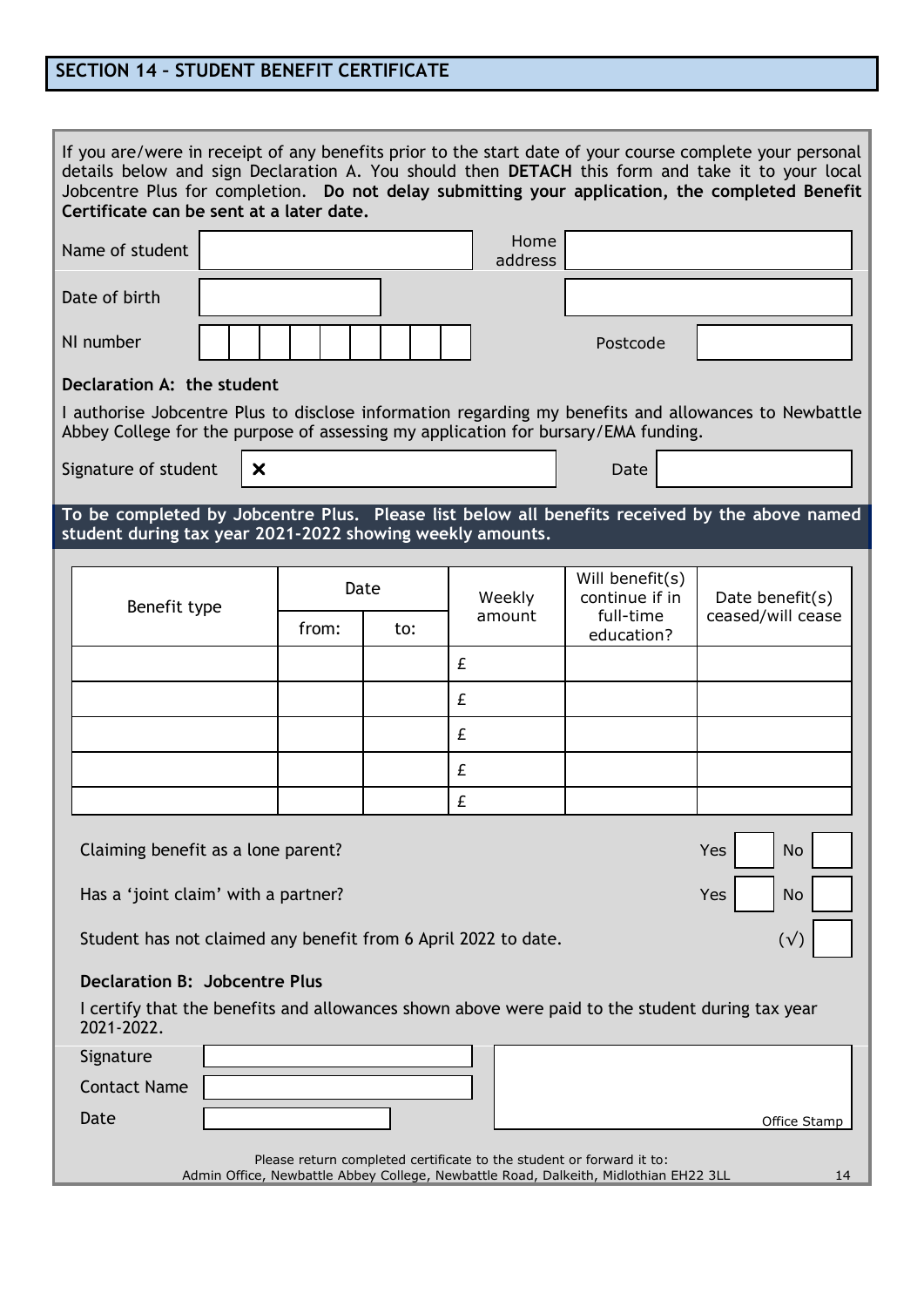# **SECTION 15 – PARENT/GUARDIAN OR PARTNER'S BENEFIT CERTIFICATE**

|                                                                                                                                                                     |                                     | If your parent(s)/guardian(s)/partner received any benefits during tax year 2021-2022 they should<br>complete their personal details below and sign Declaration A. They should then DETACH this form and<br>take it to their local Jobcentre Plus for completion. Do not delay submitting your application, the<br>completed Benefit Certificate can be sent at a later date. |                 |                            |     |               |
|---------------------------------------------------------------------------------------------------------------------------------------------------------------------|-------------------------------------|-------------------------------------------------------------------------------------------------------------------------------------------------------------------------------------------------------------------------------------------------------------------------------------------------------------------------------------------------------------------------------|-----------------|----------------------------|-----|---------------|
| Name of<br>student                                                                                                                                                  |                                     |                                                                                                                                                                                                                                                                                                                                                                               |                 | Student's<br>date of birth |     |               |
| Name of<br>claimant                                                                                                                                                 |                                     |                                                                                                                                                                                                                                                                                                                                                                               | Home<br>address |                            |     |               |
| Claimant's<br>NI number                                                                                                                                             |                                     |                                                                                                                                                                                                                                                                                                                                                                               |                 |                            |     |               |
| Relationship to<br>student                                                                                                                                          |                                     |                                                                                                                                                                                                                                                                                                                                                                               |                 | Postcode                   |     |               |
|                                                                                                                                                                     |                                     | Declaration A: the parent/guardian or partner                                                                                                                                                                                                                                                                                                                                 |                 |                            |     |               |
|                                                                                                                                                                     |                                     | I authorise Jobcentre Plus to disclose information regarding my benefits and allowances to Newbattle<br>Abbey College for the purpose of assessing an application for bursary/EMA funding.                                                                                                                                                                                    |                 |                            |     |               |
| Signature of<br>claimant                                                                                                                                            | Х                                   |                                                                                                                                                                                                                                                                                                                                                                               |                 | Date                       |     |               |
|                                                                                                                                                                     |                                     | To be completed by Jobcentre Plus. Please list below all benefits received by the above named                                                                                                                                                                                                                                                                                 |                 |                            |     |               |
|                                                                                                                                                                     |                                     | claimant during tax year 2021-2022 showing weekly amounts.                                                                                                                                                                                                                                                                                                                    |                 |                            |     |               |
|                                                                                                                                                                     |                                     | Taxable                                                                                                                                                                                                                                                                                                                                                                       |                 | Date                       |     |               |
|                                                                                                                                                                     | Benefit type                        | (yes or no)                                                                                                                                                                                                                                                                                                                                                                   | from:           | to:                        |     | Weekly amount |
|                                                                                                                                                                     |                                     |                                                                                                                                                                                                                                                                                                                                                                               |                 |                            | £   |               |
|                                                                                                                                                                     |                                     |                                                                                                                                                                                                                                                                                                                                                                               |                 |                            | £   |               |
|                                                                                                                                                                     |                                     |                                                                                                                                                                                                                                                                                                                                                                               |                 |                            | £   |               |
|                                                                                                                                                                     |                                     |                                                                                                                                                                                                                                                                                                                                                                               |                 |                            | £   |               |
|                                                                                                                                                                     |                                     | Total gross pay from previous employment during 2021-2022.                                                                                                                                                                                                                                                                                                                    |                 |                            | £   |               |
|                                                                                                                                                                     | Claiming benefits as a lone parent? |                                                                                                                                                                                                                                                                                                                                                                               |                 |                            | Yes | No            |
| Has a 'joint claim' with a partner?<br><b>No</b><br>Yes                                                                                                             |                                     |                                                                                                                                                                                                                                                                                                                                                                               |                 |                            |     |               |
| The claimant did not receive any benefit during 2021-2022.<br>$(\sqrt{2})$                                                                                          |                                     |                                                                                                                                                                                                                                                                                                                                                                               |                 |                            |     |               |
| <b>Declaration B: Jobcentre Plus</b><br>I certify that the benefits and allowances shown above were paid to the claimant during tax year<br>2021-2022.              |                                     |                                                                                                                                                                                                                                                                                                                                                                               |                 |                            |     |               |
| Signature                                                                                                                                                           |                                     |                                                                                                                                                                                                                                                                                                                                                                               |                 |                            |     |               |
| Contact name                                                                                                                                                        |                                     |                                                                                                                                                                                                                                                                                                                                                                               |                 |                            |     |               |
| Date<br>Office Stamp                                                                                                                                                |                                     |                                                                                                                                                                                                                                                                                                                                                                               |                 |                            |     |               |
| Please return completed certificate to the student or forward it to:<br>Admin Office, Newbattle Abbey College, Newbattle Road, Dalkeith, Midlothian, EH22 3LL<br>15 |                                     |                                                                                                                                                                                                                                                                                                                                                                               |                 |                            |     |               |
|                                                                                                                                                                     |                                     |                                                                                                                                                                                                                                                                                                                                                                               |                 |                            |     |               |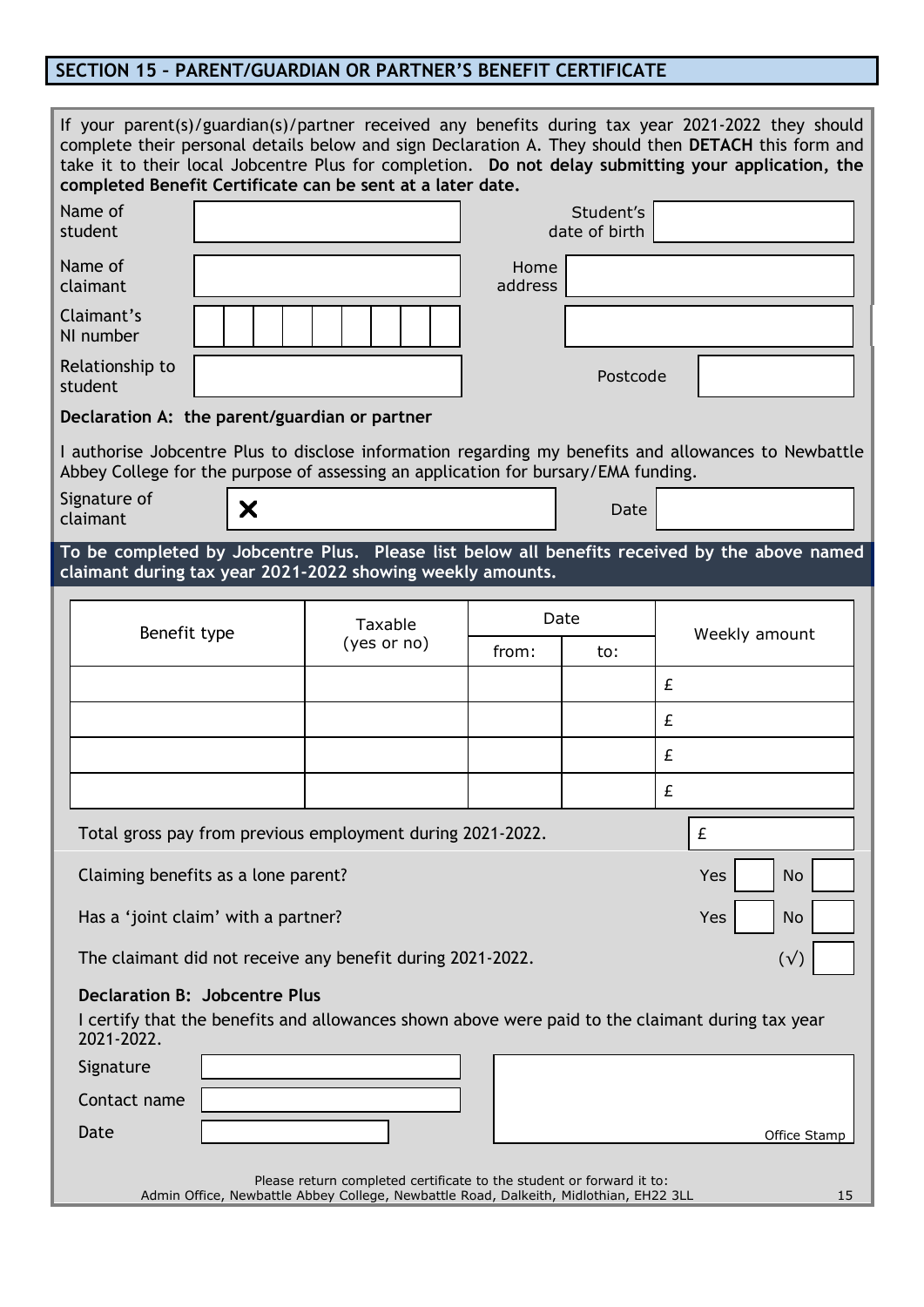### **SECTION 16 – ACCOUNT'S CERTIFICATE FOR SELF-EMPLOYED**

|                                                                                                                                                                                                                                                                                                                                                                  | This form should be completed if you are self-employed (sole trader or partnership), a company director<br>or you receive income from land, property or furnished lettings. The accounting period must end on a date<br>between 6 April 2021 and 5 April 2022. If a question does not apply to you, write "NONE". |                                        |                    |  |
|------------------------------------------------------------------------------------------------------------------------------------------------------------------------------------------------------------------------------------------------------------------------------------------------------------------------------------------------------------------|-------------------------------------------------------------------------------------------------------------------------------------------------------------------------------------------------------------------------------------------------------------------------------------------------------------------|----------------------------------------|--------------------|--|
| Name of student                                                                                                                                                                                                                                                                                                                                                  |                                                                                                                                                                                                                                                                                                                   | Date of birth                          |                    |  |
| Name of self<br>employed person                                                                                                                                                                                                                                                                                                                                  |                                                                                                                                                                                                                                                                                                                   | Relationship to<br>student             |                    |  |
| Date business started                                                                                                                                                                                                                                                                                                                                            |                                                                                                                                                                                                                                                                                                                   | Date business ended<br>(if applicable) |                    |  |
| Accounting period:                                                                                                                                                                                                                                                                                                                                               | from                                                                                                                                                                                                                                                                                                              |                                        | to                 |  |
| <b>NET PROFIT BEFORE TAX</b>                                                                                                                                                                                                                                                                                                                                     |                                                                                                                                                                                                                                                                                                                   |                                        | £                  |  |
| Dividend income                                                                                                                                                                                                                                                                                                                                                  |                                                                                                                                                                                                                                                                                                                   |                                        | £                  |  |
| Investment income                                                                                                                                                                                                                                                                                                                                                |                                                                                                                                                                                                                                                                                                                   |                                        | £                  |  |
| Interest income                                                                                                                                                                                                                                                                                                                                                  |                                                                                                                                                                                                                                                                                                                   |                                        | £                  |  |
| Salary from directorship or employment                                                                                                                                                                                                                                                                                                                           |                                                                                                                                                                                                                                                                                                                   |                                        | £                  |  |
|                                                                                                                                                                                                                                                                                                                                                                  | Taxable profit from land, property and furnished lettings                                                                                                                                                                                                                                                         |                                        | £                  |  |
|                                                                                                                                                                                                                                                                                                                                                                  | Declaration A: for accountants (if applicable)                                                                                                                                                                                                                                                                    |                                        |                    |  |
| I confirm that the details of income given above are a true record of the figures which will be (or have<br>been) sent to HMRC.                                                                                                                                                                                                                                  |                                                                                                                                                                                                                                                                                                                   |                                        |                    |  |
| Name of Accountant                                                                                                                                                                                                                                                                                                                                               |                                                                                                                                                                                                                                                                                                                   | Signature                              |                    |  |
| Company name                                                                                                                                                                                                                                                                                                                                                     |                                                                                                                                                                                                                                                                                                                   | Date                                   |                    |  |
| Company address                                                                                                                                                                                                                                                                                                                                                  |                                                                                                                                                                                                                                                                                                                   |                                        |                    |  |
|                                                                                                                                                                                                                                                                                                                                                                  |                                                                                                                                                                                                                                                                                                                   |                                        |                    |  |
| Postcode                                                                                                                                                                                                                                                                                                                                                         |                                                                                                                                                                                                                                                                                                                   |                                        | Accountant's Stamp |  |
| Declaration B: self-employed person                                                                                                                                                                                                                                                                                                                              |                                                                                                                                                                                                                                                                                                                   |                                        |                    |  |
| I certify that the details of income given above are a true record of the figures which will be (or have been)<br>sent to HMRC. I undertake to inform Newbattle Abbey College of any changes made to this assessment. I<br>understand that the Bursary Office will require my 2021-2022 Self-Assessment Tax Calculation Form as soon<br>as it becomes available. |                                                                                                                                                                                                                                                                                                                   |                                        |                    |  |
| Signature<br>X                                                                                                                                                                                                                                                                                                                                                   |                                                                                                                                                                                                                                                                                                                   |                                        | Date               |  |
| Please return completed certificate to the student or forward it to:<br>Admin Office, Newbattle Abbey College, Newbattle Road, Dalkeith, Midlothian EH22 3LL<br>16                                                                                                                                                                                               |                                                                                                                                                                                                                                                                                                                   |                                        |                    |  |